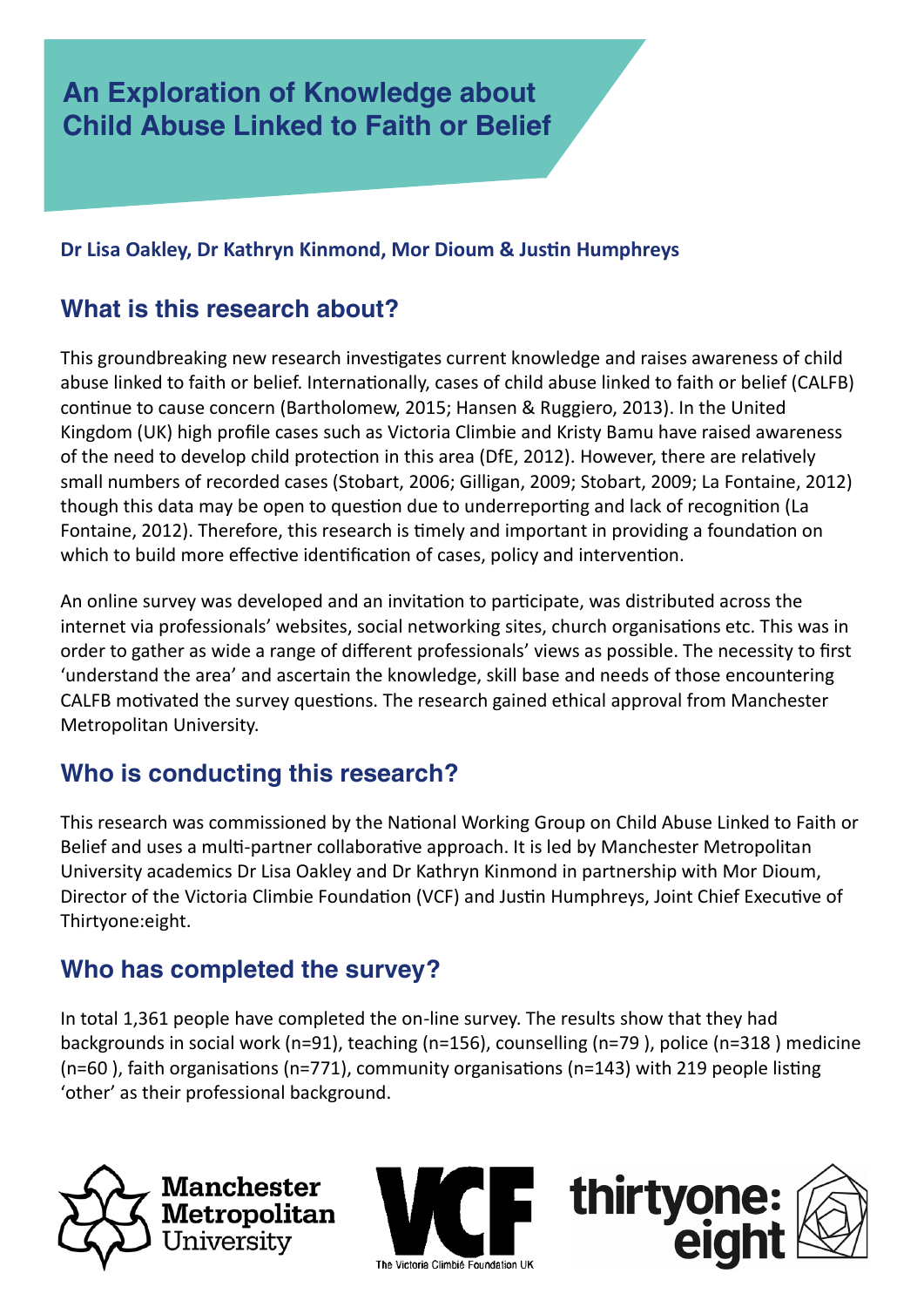The research found a wide variety of definitions and understandings of the term **child abuse linked to faith or belief.**



61%

of respondents in the study were confident they understood the term.

Although nearly ⅔ respondents were confident they could define it only **⅓** were confident they could **identify indicators** of this form of abuse.

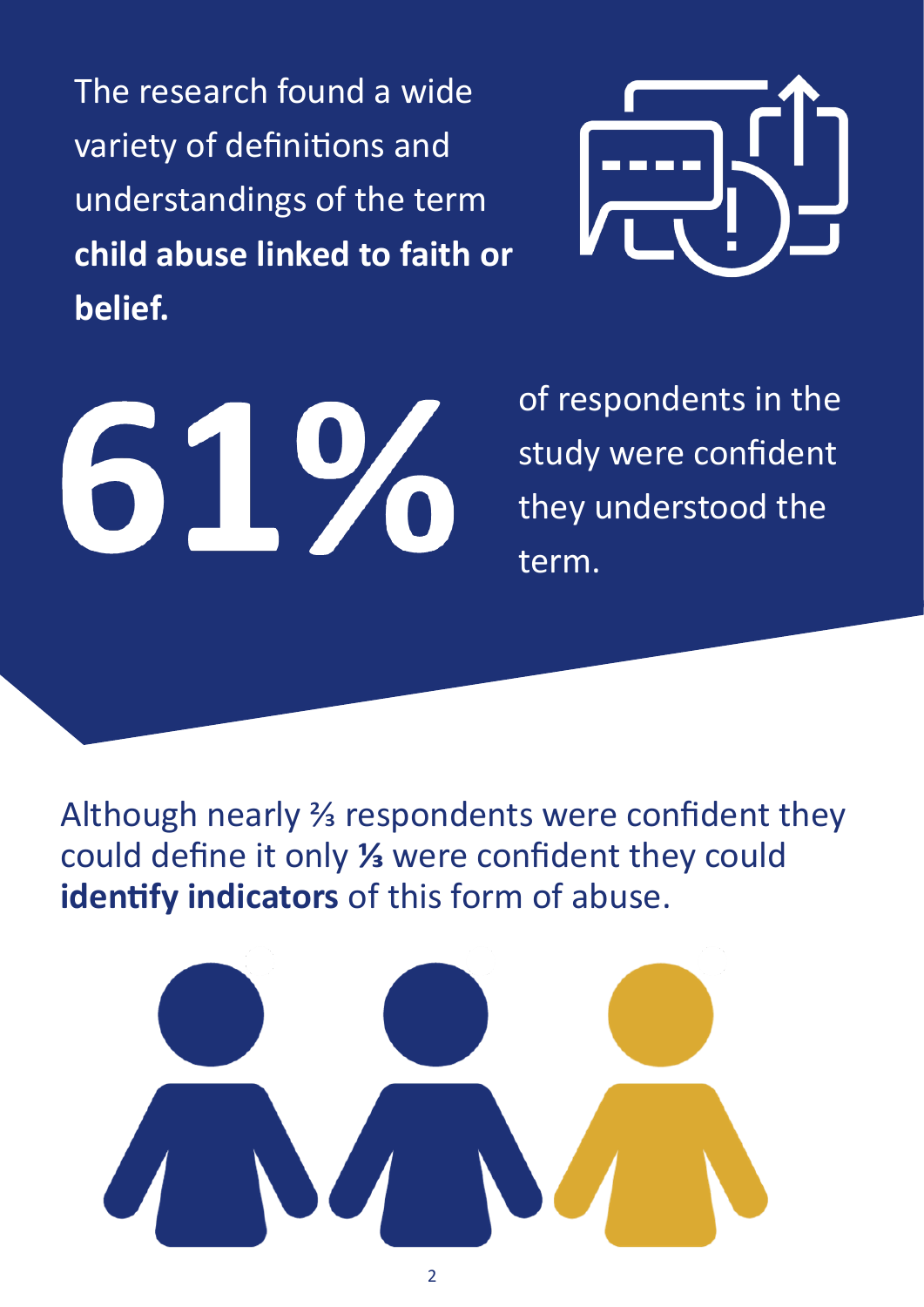**52%** of respondents were confident they would know how to respond professionally





however the research results suggest limited experience of working with child abuse linked to faith or belief.

Only **25%** had received training on this issue.

> The research showed a clear need for **specialised training** on this type of abuse.